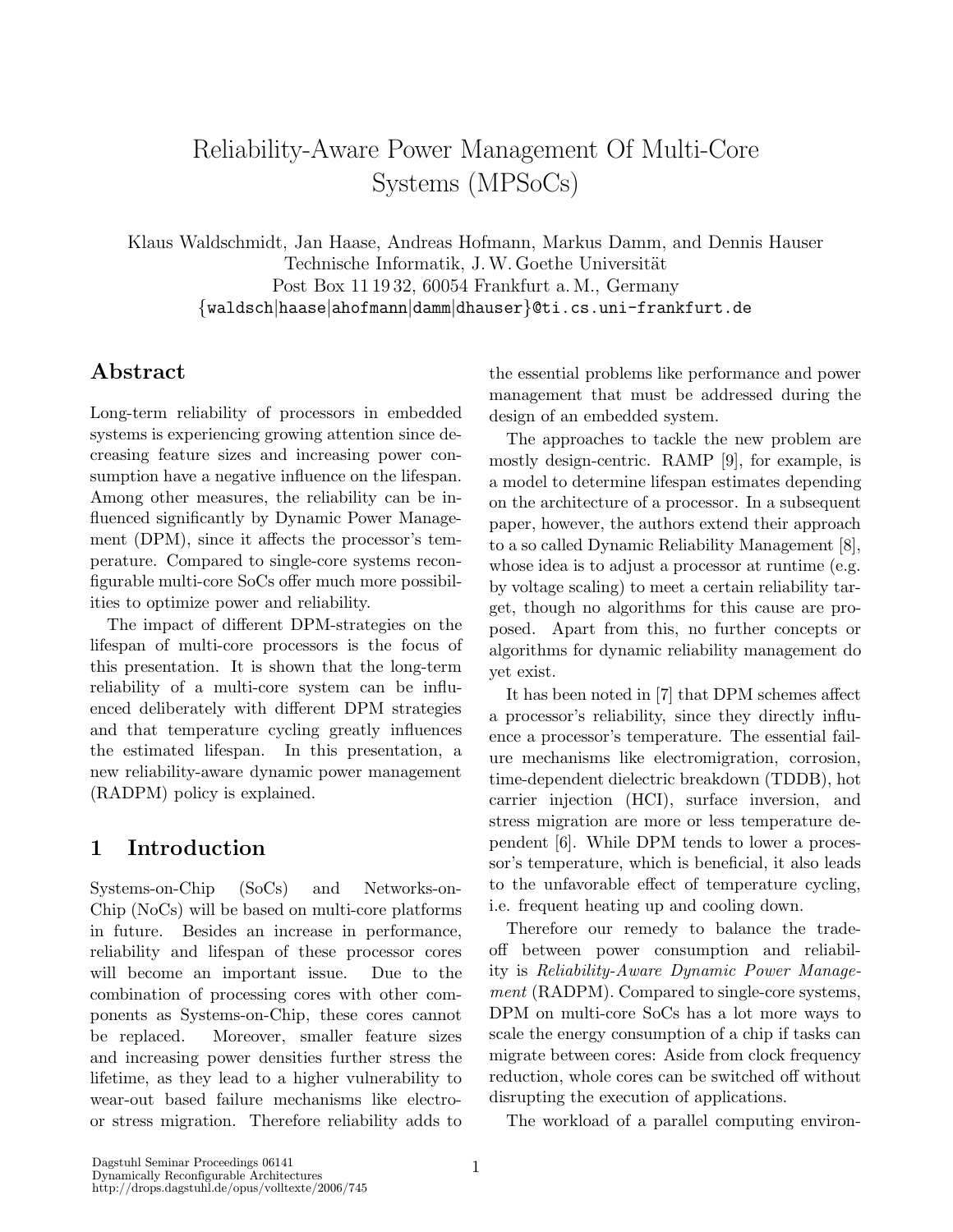ment depends on the parallelizability of the applications. Since DPM reacts to this workload, this obviously can be realized efficiently only with a dynamic approach.

The SDVM (Self Distributing Virtual Machine) [3] as a middleware for dynamic, automatic distribution of code and data over any network of computing resources seems to be an ideal choice to be run on multi-core processors. In particular, it supports adding and removing computing resources at runtime, making the implementation of the aforementioned dynamic power management on multi-core processors possible.

To permit DPM on an SDVM-driven multi-core SoC, an appropriate power managing mechanism has been drafted and implemented, which scales the performance of the cores according to the current workload. The reliability-awareness is then achieved by a new power management policy.

The simulations described in this presentation show the potential of reliability-aware power management strategies for multi-core SoCs. In section 2, the concept of the SDVM and its application to reconfigurable multi-core SoCs is presented. Power management, its relevance for reliability, and the modeling thereof is illustrated in section 3. After some simulation results in section 4, this presentation closes with a conclusion in section 5.

# 2 SDVM - A middleware for MPSoCs

The Self Distributing Virtual Machine (SDVM) [4] is a dataflow-driven parallel computing middleware. It was designed to feature undisturbed parallel computation flow while adding and removing processing units from computing clusters. Applications for the SDVM must be cut to convenient application fragments, which will be spread throughout the cluster depending on the data distribution. Each processing unit which is encapsulated by the SDVM virtual layer and thus acting as an autonomous member of the cluster is called a site. The sites communicate by message passing.

The SDVM has several distinguishing features which support the aforementioned reliability-aware power management for SoCs. These features include:

- undisturbed parallel computation while resizing the cluster
- distributed dynamic scheduling and thereby automatic load balancing
- participating computing resources may have different architectures and processing speeds
- support for any connection network topology

Due to the above mentioned features, the SDVM offers the convenient mechanisms to support different power states of processing units in a SoC.

The SDVM is currently implemented as a prototype [1] running as Linux daemons on a workstation cluster creating a site on each system. For this project it has been used to simulate a multi-core processor system.

#### 2.1 Integration of power management

The aforementioned power management capabilities were integrated into the SDVM by implementing a new module, the energy manager, which controls the energy state of the local site. A method where any site may freely decide for itself its energy state may result in a situation where all sites simultaneously decide to shut down; therefore the energy managers use an *election* algorithm to define a master which then is the only one to decide.

The master regularly defines the new power configuration of each core based upon the temperature and the mean workload of each core. This information is distributed through the cluster by the SDVM's message mechanism. The master may even decide to shut down its own site or to quit being the master; then the election is simply started again among the remaining sites. The main task of the energy managers in slave mode is to listen to the master core and to implement its orders, setting the local site to the desired PM-state.

# 3 Reliability Aware Power Management

Sophisticated power management can scale the power consumption of a system using a variety of measures like frequency scaling, dynamic voltage scaling (affecting dynamic power), adaptive body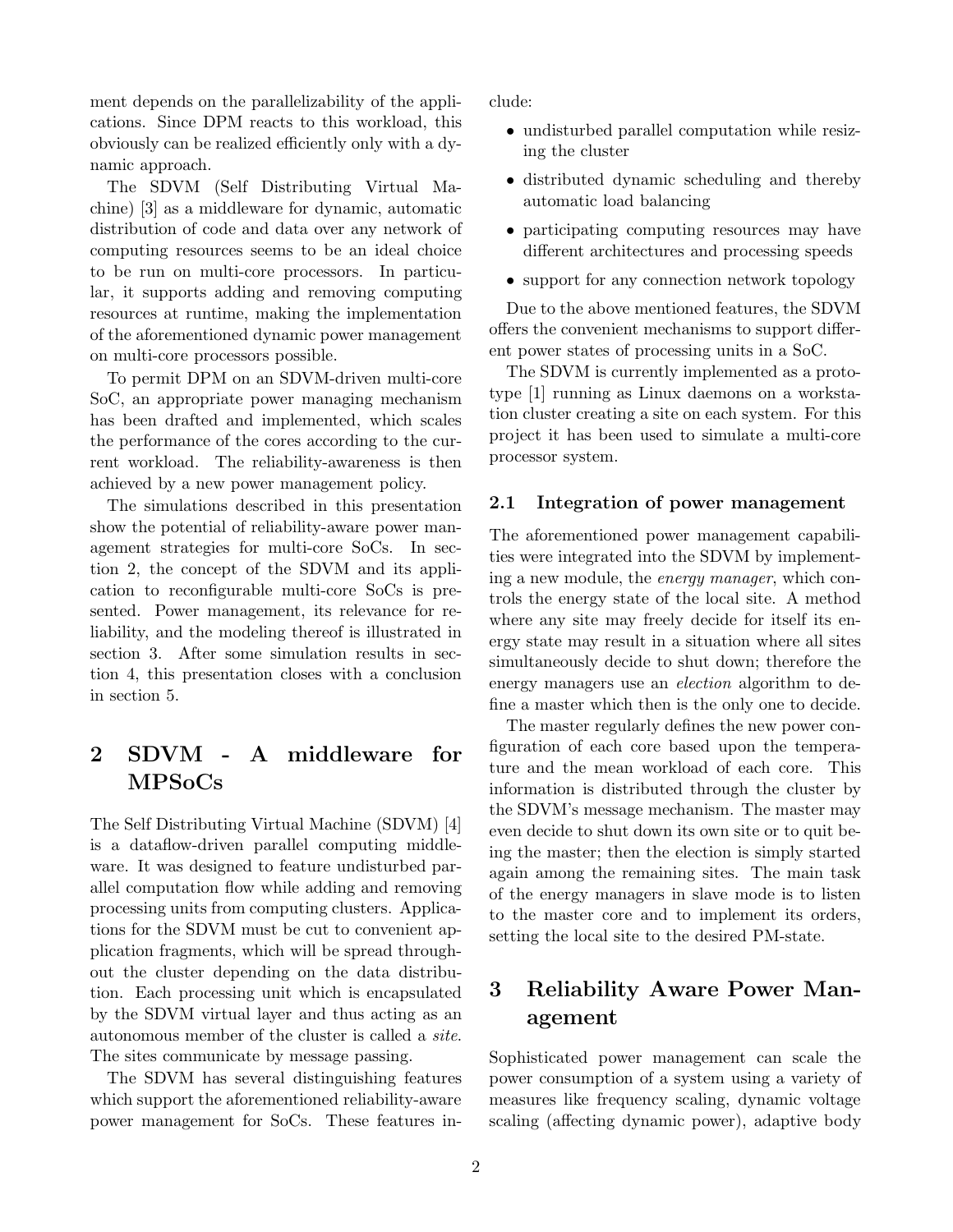biasing (affecting leakage power), and clock-gating. Unlike static power management dynamic power management reacts dynamically and continuously to workload variation at runtime.

The temperature of a processor depends on its power consumption, and since dynamic power management lowers the average temperature, it should contribute to the chip's lifespan. But, as it was noted in [7], the switching between different power consumption levels leads to thermal cycling, which can cause various types of failures like lifted bonds, solder fatigue or even a cracked die [6]. Hence, it is not obvious how a certain power management policy affects the lifetime, if all influences are taken into account. Therefore a model is required to evaluate power management policies.

#### 3.1 Modeling Reliability Aware Power Management

The long-term reliability of a processor is affected by its operating temperature as well as thermal cycling. The effect of the temperature can be modeled by the Arrhenius equation, which describes the influence of the temperature on the rate of chemical reactions. The MTTF (Mean-Time-To-Failure) can be estimated by the following formula:

$$
MTTF \sim e^{\frac{E_a}{kT}} \tag{1}
$$

where  $T$  is the operating temperature in Kelvin,  $k$ is Boltzmann's constant, and  $E_a$  is the activation energy in electron volts of the precise failure mechanism considered. The Arrhenius equation is the basis for modeling the temperature-dependence of several failure mechanisms.

With the knowledge of the physical and structural construction of a chip, the models for different failure mechanisms can be combined to get a model (like RAMP [9]) for the processor's reliability. As no assumptions on the internal structure of the processors or the materials used are made in this presentation, it would make no sense to use those detailed models for our purposes. Instead, equation 1 is used as a generic temperaturedependant reliability measure for processors. For  $E_a$  a value of 0.9 eV is used.

The effect of thermal cycling on the reliability of a chip can be modeled by the Coffin-Manson relation, which computes the number of cycles to failure,  $N_f$ , as [6]

$$
N_f = C_0 \cdot (\Delta T)^{-q} \tag{2}
$$

where  $\Delta T$  is the magnitude of thermal cycling,  $C_0$  is a material-dependant constant, and q is the empirically determined Coffin-Manson exponent. This exponent depends on the failure mechanism considered; important mechanisms are lifted wire bondings, solder fatigue, or package failures. In this presentation, the reliability of the package is chosen, therefore a value of 1.9 [9] is used.

For our purposes, equations 1 and 2 are used for a comparitive analysis of each of the PM-strategies described below to the non-powermanaged case. The acceleration factors  $AF_T$  and  $AF_{TC}$  represent the acceleration of the time to failure due to temperature and temperature cycling, respectively. Thus lower values are better; values below 1 denote a prolonged lifespan compared to the nonpowermanaged case. The acceleration factor of the temperature dependant MTTF is calculated using equation 3.

$$
AF_T = \frac{MTTF_{noPM}}{MTTF}
$$
 (3)

To calculate the acceleration factor of the Coffin-Manson relation no value for  $C_0$  in equation 2 needs to be chosen, since it then cancels out. As different PM-strategies not only alter the magnitude of thermal cycling, but also the cycle frequency  $f$ , the ratio thereof has to be taken into account, too. Hence, equation 4 is used to calculate  $AF_{TC}$ .

$$
AF_{TC} = \frac{f}{f_{noPM}} \cdot \left(\frac{\Delta T}{\Delta T_{noPM}}\right)^{1.9} \tag{4}
$$

#### 3.2 Power management policies

In view of the previous section, a power management strategy which is aware of reliability issues should limit the temperature as well as temperature changes. While the first is a side effect of usual power management strategies, the latter might involve keeping a processor "powered up", although this might not be necessary regarding performance, and is definitely not desirable regarding power consumption. So obviously, there's a trade-off between power consumption, performance, and reliability.

In this simulation, two reliability aware dynamic power management strategies are considered: The low-temperature-policy, which tries to keep the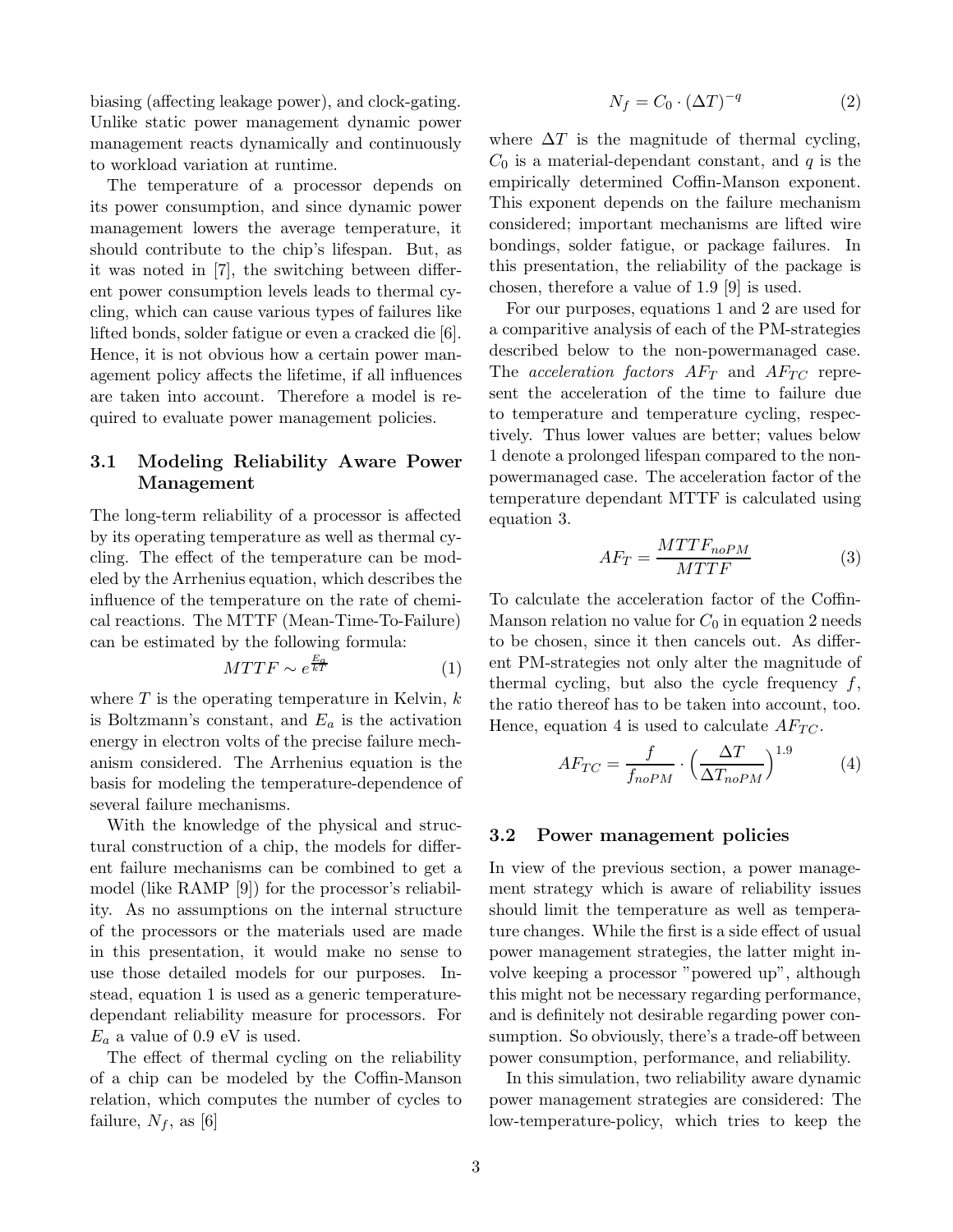temperature as low as possible, and the smoothtemperature-policy, whose goal is to restrict thermal cycling. Furthermore, the low-temperaturepolicy aims to limit the temperature of a core to a given maximum  $t_{max}$ . These policies are compared to the (reliability unaware) fast-upgradepolicy, which tries to optimize performance and serves as a representative of usual power management strategies. Figure 1 shows a diagram describing the smooth-temperature policy.

The simulated computing environment is a homogenous multi-core-processor with four cores. Each core has four different Power-Management states as shown in Table 1.

Table 1: Simulated PM-states

| PM-state     | clock     | supply  | time to    |
|--------------|-----------|---------|------------|
|              | frequency | voltage | <b>HFM</b> |
| <b>HFM</b>   | max.      | max.    |            |
| LFM          | reduced   | reduced | short      |
| <b>SLEEP</b> | stopped   | reduced | long       |
| )FF          | stopped   | off     | very long  |

For a more detailed description of the three power management policies and the PM-states of the cores see [2].

### 4 Results

The test setup simulates a homogenous multi-core processor with four cores. To each PM-state, a typical power consumption value is assigned (see Table 2). These values serve as examples and are based on the power consumption of an Intel Pentium M processor [5].

The hypothetical temperature  $T_J$  of a core is determined out of its power consumption by the formula

$$
T_J = T_A + \theta_{AJ} \cdot P_{DISS} \tag{5}
$$

Where  $T_A$  is the environmental temperature,  $\theta_{AJ}$ is the thermal resistance of the core and its cooling system, and  $P_{DISS}$  is the power consumption. For  $\ddot{\theta}_{AJ}$ , a value of  $4.5^{\circ}C/W$  is used. However, the real temperature of the core  $T_{real}$  furthermore depends on the heat capacity of the package including the cooling system. This is modeled using the formula

$$
T_{real} = T_{real_{old}} + \frac{T_J - T_{real_{old}}}{15}
$$
 (6)

which is evaluated every second by the simulation environment for each core.

Table 2: PM-states and their power consumption

| PM-state    | HFM           | LFM                  | <b>SLEEP</b> | ЭFF   |
|-------------|---------------|----------------------|--------------|-------|
| power       | 15 W          | 7.5 W                | 3 W          | 0.2 W |
| consumption | $(10 W$ idle) | $(4 \text{ W}$ idle) |              |       |

With this setup, each PM-strategy (and the "no-PM strategy" as a reference) was simulated using identical workloads composed of multiple instances of a parallelized application. As an example, an algorithm performing the Romberg integration was used. The results of the simulations of the PMstrategies are given in Figures 2, 3, and 4. The figures show the workload (area chart) and the temperature (black line) of each of the four cores.



Figure 2: Fast-upgrade policy



Figure 3: Smooth-temperature policy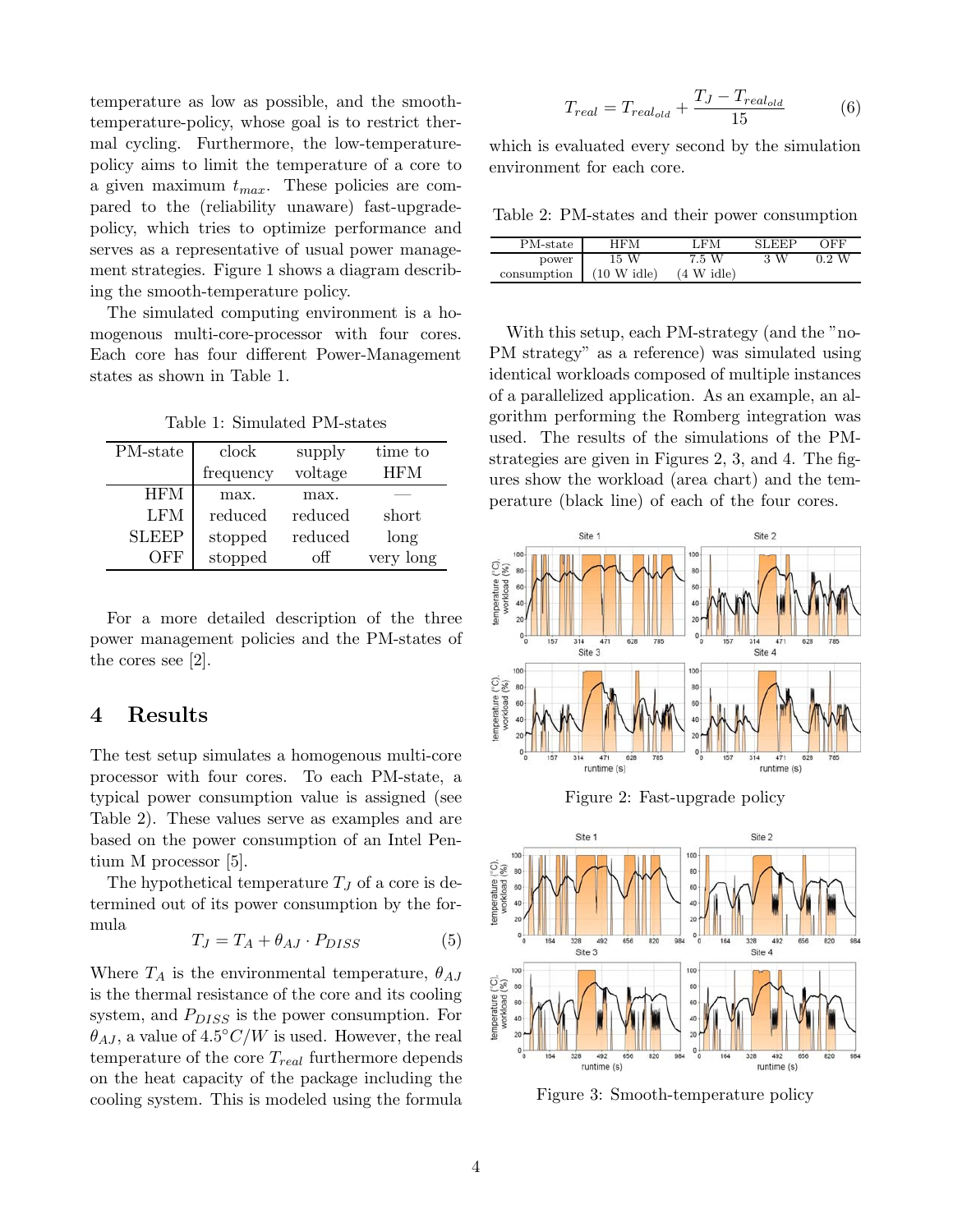

Figure 1: The smooth-temperature policy.



Figure 4: Low-temperature policy

Figures 2, 3, and 4 show a clear difference between the three policies. The low-temperature policy restricts the maximum temperature to  $61°C$ , while with the other two policies a maximum temperature of  $86°C$  is obtained. The higher mean temperature of core 1 in Figure 2 is caused by the fact that the fast-upgrade policy always leaves one core in HF-mode.

Regarding thermal cycling, a reduction both in frequency and magnitude by the smoothtemperature policy compared to the fast-upgrade policy can be seen. Because of the temperature limitation, the low-temperature policy causes thermal cycling of lower magnitude, but with significant higher frequencies, expecially when the temperature limit is reached.

Using the models described in section 3.1, for each policy the acceleration factors  $AF_T$  and  $AF_{TC}$ are computed. Table 3 gives the means of these values over all cores, together with the mean CPU time and the mean power consumption for the given workload. The acceleration factors of the non-powermanaged policy are 1, since this case is the reference. All PM-strategies are beneficial regarding failure due to temperature, especially the low-temperature and the fast-upgrade policy. The fact that the low temperature policy is not much better than the fast upgrade policy regarding  $AF_T$  (despite the lower maximum temperature) is owed to extended computation durations of the first whereas the latter has shorter computation durations which leaves more time for cooling down. In terms of thermal cycling related failure the smooth-temperature policy is the most reliable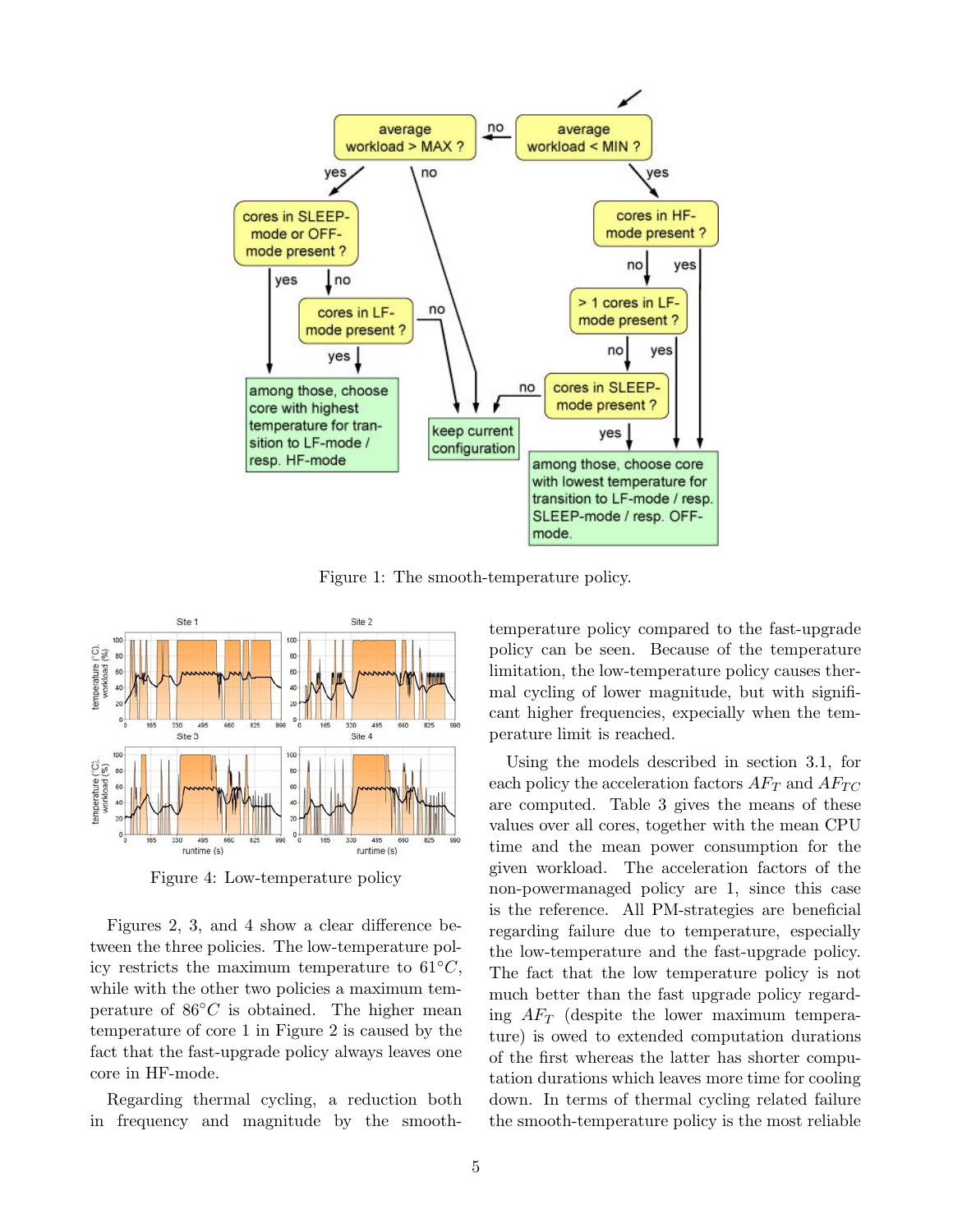|                    |          |           | mean    | power       |
|--------------------|----------|-----------|---------|-------------|
| PM-policy          | $AF_{T}$ | $AF_{TC}$ | runtime | consumption |
| no PM              |          |           | 32.7s   | 48.15 W     |
| fast-upgrade       | 0.12     | 3.27      | 35.0s   | 31.55 W     |
| smooth-temperature | 0.19     | 1.2.      | 35.9s   | 37.29 W     |
| low-temperature    | 0.1      | 3.28      | 64.8s   | 23.18 W     |

Table 3:  $AF_T$ ,  $AF_{TC}$ , mean runtime, and mean power consumption of all cores

power management policy. Compared to the other two policies its acceleration factor is over 2 times smaller.

The results clearly show that the reliability of a multi-core chip can be influenced actively with PM-strategies. It should be pointed out that such an approach is only possible using dynamic power management, which in turn can be implemented only within a system which distributes the workload dynamically. Incorporating reliability awareness into compile-time power management schemes seems to be almost infeasible.

# 5 Conclusion

In this presentation, reliability-aware dynamic power management (RADPM) is described, which targets lifespan-controlling goals. The usability of RADPM to extend system-lifetime was demontrated by simulating a multi-core chip on the SDVM. The SDVM was augmented for this purpose to implement different PM-policies. The basic approach, however, could be implemented on any multi-core system which distributes the workload dynamically.

The PM-policies presented are no final solutions for RADPM, but rather serve as a proof of concept, that the long-term reliability of a multi-core chip can actually be improved. Further implementations for RADPM on multi-core chips could include a "reliability account" for each core or consider the chip's topology to optimize the temperature distribution. In combination with the smoothtemperature policy a reliability-aware scheduling could further reduce thermal cycling. One of our next goals is to measure the impact of dynamic reconfigurations on the reliability. Furthermore, it would be beneficial to explore the impact and optimization of power-management strategies on the reliability of the external power supply circuits.

A new insight, however, is that parallelism may not only be used to improve performance, but to improve reliability as well.

## References

- [1] The SDVM homepage, 2006. http://sdvm.ti. cs.uni-frankfurt.de.
- [2] Jan Haase, Markus Damm, Dennis Hauser, and Klaus Waldschmidt. Reliability-aware power management of multi-core processors. In 5th IFIP Working Conference on Distributed and Parallel Embedded Systems (DIPES 2006), Braga, Portugal, October 2006. To be published.
- [3] Jan Haase, Frank Eschmann, Bernd Klauer, and Klaus Waldschmidt. The SDVM: A Self Distributing Virtual Machine. In Organic and Pervasive Computing – ARCS 2004: International Conference on Architecture of Computing Systems, volume 2981 of Lecture Notes in Computer Science, Heidelberg, 2004. Springer Verlag.
- [4] Jan Haase, Frank Eschmann, and Klaus Waldschmidt. The SDVM - an Approach for Future Adaptive Computer Clusters. In 10th IEEE Workshop on Dependable Parallel, Distributed and Network-Centric Systems (DPDNS 05), Denver, Colorado, USA, April 2005.
- [5] Intel. Pentium M Processor Datasheet, April 2004. http://www.intel.com/design/ mobile/datashts/252612.htm.
- [6] JEDEC. Failure mechanisms and models for semiconductor devices, 2003. JEDEC Publication JEP122-B, Jedec Solid State Technolgy Association.
- [7] K. Mihic, T. Simunic, and G. De Micheli. Reliability and power management of integrated systems. In DSD - Euromicro Symposium on Digital System Design, pages 5–11, 2004.
- [8] J. Srinivasan and et al. The case for lifetime reliability-aware microprocessors. In Proc. of the 31st Annual Intl. Symp. on Comp. Architecture, 2004.